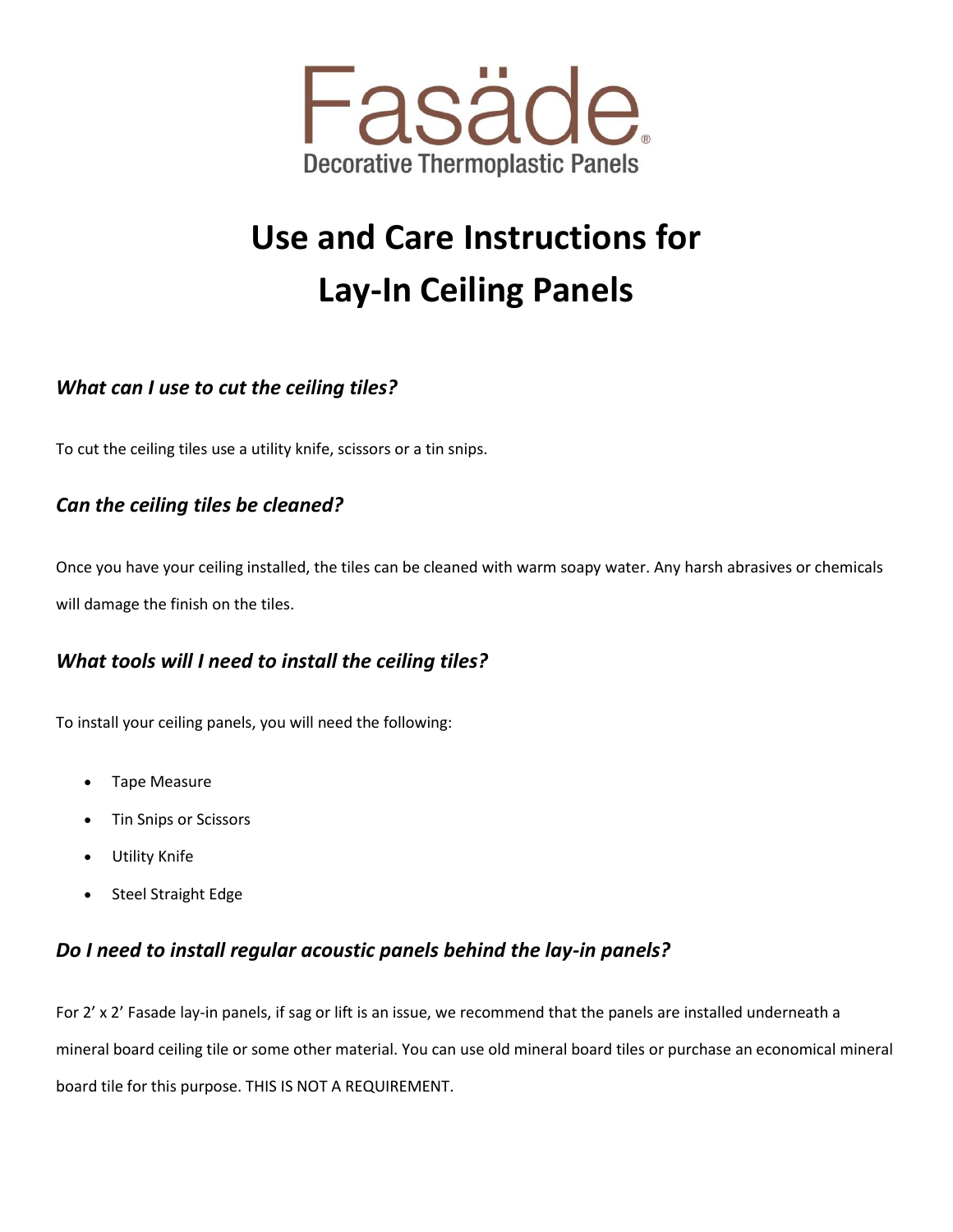# *Can I paint Fasade panels?*

Yes. Our Matte White panels are paintable.

To paint our white backsplash panels, the recommended paint and preparation steps are below. For proper adhesion, be sure to complete both preparation steps:

| <b>Manufacturer</b> | Paint                   | <b>Preparation 1</b> | <b>Preparation 2</b>         | <b>Application Type</b>                                                                                             |
|---------------------|-------------------------|----------------------|------------------------------|---------------------------------------------------------------------------------------------------------------------|
| Sherwin<br>Williams | Acrolon 218HS           | SSPC-<br>SP1Solvent  | <b>DTM Bonding</b><br>Primer | Brush, Spray & Roller (for specific type, see data<br>sheet)https://www.dot.ny.gov/divisions/engineering/technical- |
|                     |                         | Cleaner              |                              | services/technical-services-repository/details/acroltech.pdf                                                        |
| Lowes               | Signature Interior      | <b>TSP Cleaner</b>   | <b>Plastic Primer</b>        | Premium quality roller,                                                                                             |
|                     | or                      |                      | Spray                        | Polyester Brush, or                                                                                                 |
|                     | American                |                      |                              | airless sprayer                                                                                                     |
|                     | Tradition               |                      |                              |                                                                                                                     |
|                     | <b>Exterior Duramax</b> |                      |                              |                                                                                                                     |
|                     | Paints                  |                      |                              |                                                                                                                     |
| Benjamin Moore      | Benjamin Moore          | <b>TSP Cleaner</b>   | <b>Fresh Start</b>           | Latex or oil paint: nylon/polyester professional brushes or shed-                                                   |
|                     | Latex or Oil Paint      |                      | Primer                       | resistant professional roller covers                                                                                |
| Pratt & Lambert     | Pratt & Lambert         | Scuff Sanding        | Supreme                      | Brush: Nylon or Polyester                                                                                           |
|                     | Latex                   | or TSP Cleaner       | Interior/                    | Roller: 3/8" nap cover                                                                                              |
|                     | Paint                   |                      | <b>Exterior Multi</b>        |                                                                                                                     |
|                     |                         |                      | Purpose                      |                                                                                                                     |
|                     |                         |                      | Primer                       |                                                                                                                     |
| Dutch Boy           | Dutch Boy               | Clean &              | None                         | Brush: Nylon or Polyester Roller: 3/8" nap cover                                                                    |
|                     | Platinum                | Degrease             |                              |                                                                                                                     |